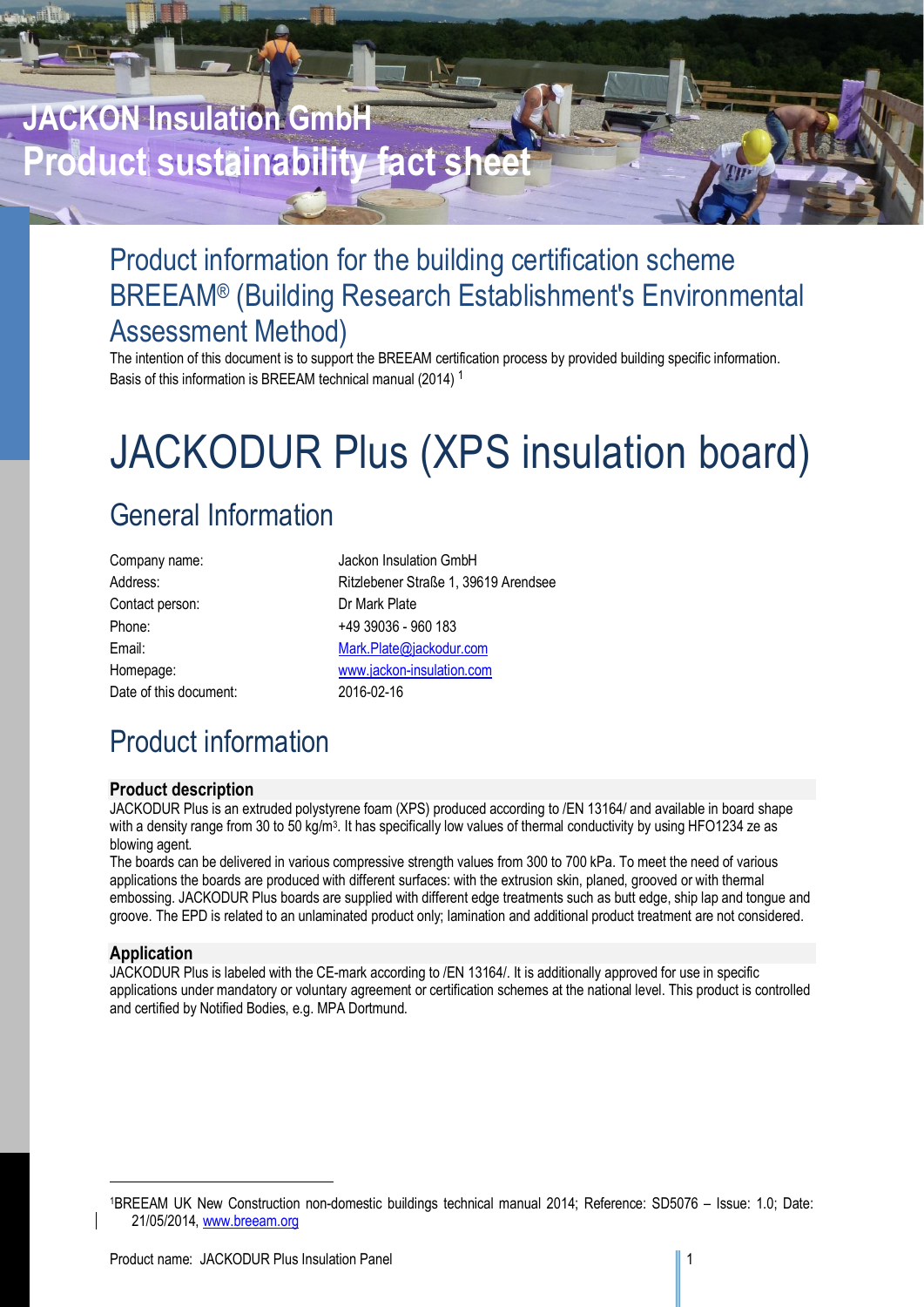

# **Technical data**

Following table shows the constructional data of Jackodur Plus.

| <b>Name</b>                                                                          | Value           | Unit              |
|--------------------------------------------------------------------------------------|-----------------|-------------------|
| Gross density                                                                        | $30 - 50$       | kg/m <sup>3</sup> |
| Calculation value for thermal conductivity acc. to /EN 12667/ and /EN 13164/ Annex C | $0.025 - 0.027$ | W/(mK)            |
| Water vapour diffusion resistance factor acc. to /EN 12086/                          | $50 - 250$      |                   |
| Water absorption after diffusion acc. to /EN 12088/                                  | $3 - 5$         | $Vol. -\%$        |
| Deformation under compressive load and temperature acc. to /EN 1605/                 | $\leq 5$        | %                 |
| Compressive stress or strength at 10% deflection acc. to /EN 826/                    | $300 - 700$     | kPa               |
| Compressive modulus of elasticity acc. to /EN 826/                                   | 10000 - 40000   | kPa               |
| Tensile strength perpendicular to faces acc. to /EN 1607/                            | $100 - 400$     | kPa               |
| Compressive creep/long-term compressive strength acc. to /EN 1606/                   | < 250           | kPa               |
| Freeze-thaw resistance acc. to /EN 12091/                                            | $\leq 1$        | Vol.-%            |
| Dimensional stability acc. to /EN 1604/                                              | $\leq 5$        | %                 |
|                                                                                      |                 |                   |

Acoustic properties are not relevant for JACKODUR Plus.

# **Product declarations**

Environmental product declaration<br>Number

EPD-JAI-20150249-IBC1-EN Program operator **Institute Construction and Environment (IBU - Institut Bauen** und Umwelt e.V.), Berlin, Germany; www.construction-environment.com Author of the LCA thinkstep, Leinfelden-Echterdingen, Germany

# Management

### Summary

This category encourages the adoption of sustainable management practices in connection with design, construction, commissioning, handover and aftercare activities to ensure that robust sustainability objectives are set and followed through into the operation of the building. Issues in this section focus on embedding sustainability actions through the key stages of design, procurement and initial occupation from the initial project brief stage to the appropriate provision of aftercare.

Category summary table for this BREEAM issue:

| Issue ID | Issue name                                |
|----------|-------------------------------------------|
| Man 01   | Project brief and design                  |
| Man 02   | Life cycle cost and service life planning |
| Man 03   | Responsible construction practices        |
| Man 04   | <b>Commissioning and handover</b>         |
| Man 05   | Aftercare                                 |

# **Man 02 Life cycle cost and service life planning**

## *Aim of this issue*

To deliver whole life value from investment and promote economic sustainability by recognising and encouraging the use and sharing of life cycle costing and service life planning to improve design, specification and through-life maintenance and operation.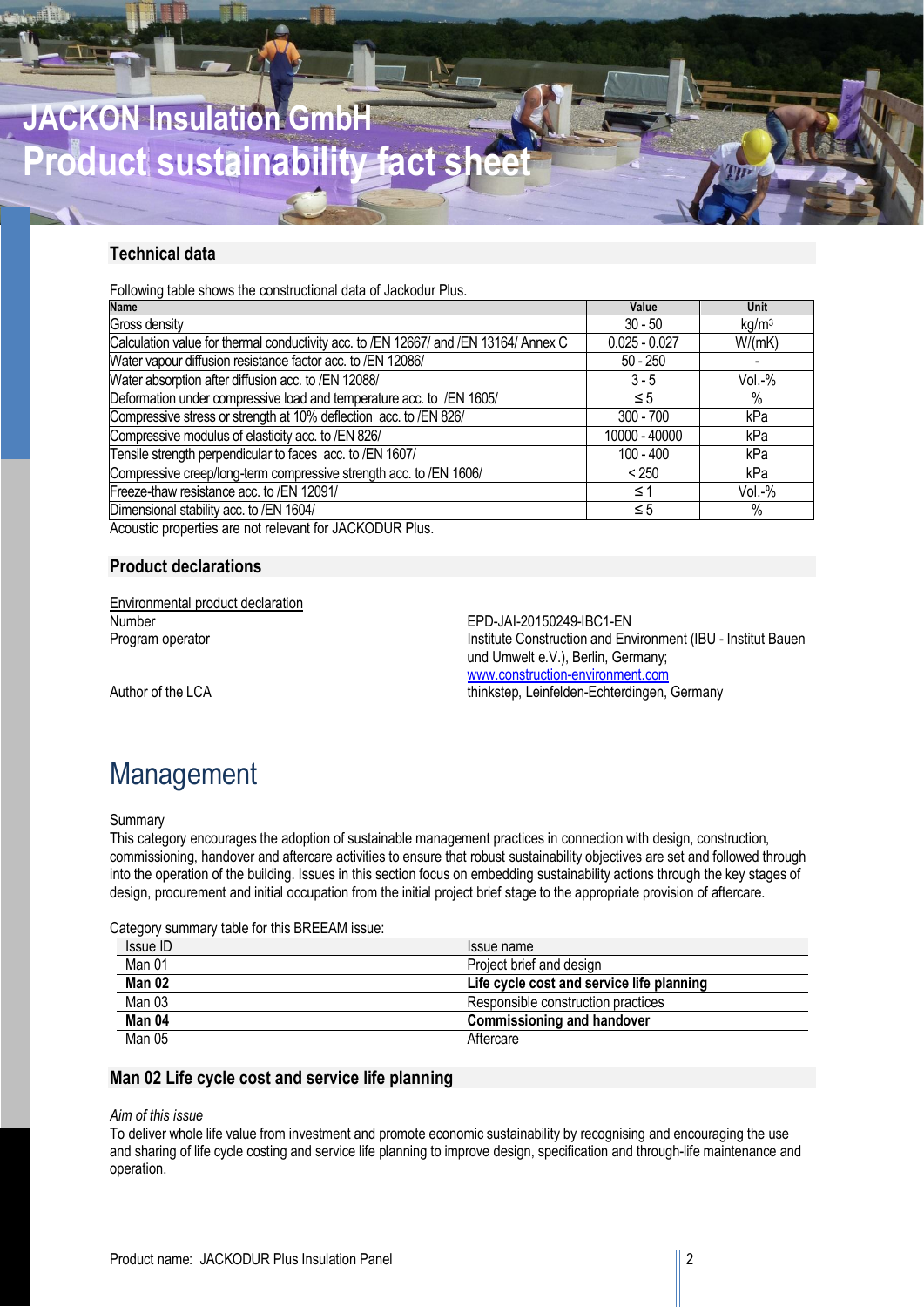# **JACKON Insulation GmbH Product sustainability fact**

Product information for the declared product within this issue:

| Specific information     | Evidence (quality)                                             |
|--------------------------|----------------------------------------------------------------|
| Reference service life   | The durability of JACKODUR Plus is normally at least as        |
|                          | long as the lifetime of the building in which it is used. This |
|                          | is explained by the superior mechanical and water              |
|                          | resistance properties of these products.                       |
| Cleaning and maintenance | not relevant                                                   |
| Use stage                | Usually maintenance will not be required, if JACKODUR          |
|                          | Plus is installed according to handling installation           |
|                          | requirements                                                   |
| End of life stage        | Two scenarios analysed in LCA: 100% Incineration with          |
|                          | energy recovery, 100% Landfill                                 |

# **Man 04 Commissioning and handover**

### *Aim of this issue*

To encourage a properly planned handover and commissioning process that reflects the needs of the building occupants.

Product information for the declared product within this issue:

|                           | Product specific information for the Building User Guide (BUG)          |
|---------------------------|-------------------------------------------------------------------------|
| Installation instruction: | Please follow the installation instructions:                            |
|                           | http://www.jackon-insulation.com/en/services/installation-instructions/ |
| Maintenance instruction:  | not relevant                                                            |

# Building User Guide (BUG):

Dedicated building/site specific guidance for the non-technical building user. The purpose of the guide is to help building users access, understand and operate the building efficiently and in a manner in keeping with the original design intent. A Building User Guide will provide easily accessible and understandable information relevant to the following stakeholders:

- The building's staff (or where relevant residents)
- The non-technical facilities management team/building manager
- Other building users, e.g. visitors/community users

# Health and Wellbeing

# Summary

This category encourages the increased comfort, health and safety of building occupants, visitors and others within the vicinity. Issues in this section aim to enhance the quality of life in buildings by recognising those that encourage a healthy and safe internal and external environment for occupants.

|  | Category summary table for this BREEAM issue |  |
|--|----------------------------------------------|--|
|--|----------------------------------------------|--|

| Issue ID | Issue name                       |
|----------|----------------------------------|
| Hea 01   | Visual comfort                   |
| Hea 02   | Indoor air quality               |
| Hea 03   | Safe containment in laboratories |
| Hea 04   | Thermal comfort                  |
| Hea 05   | Acoustic performance             |
| Hea 06   | Safety and security              |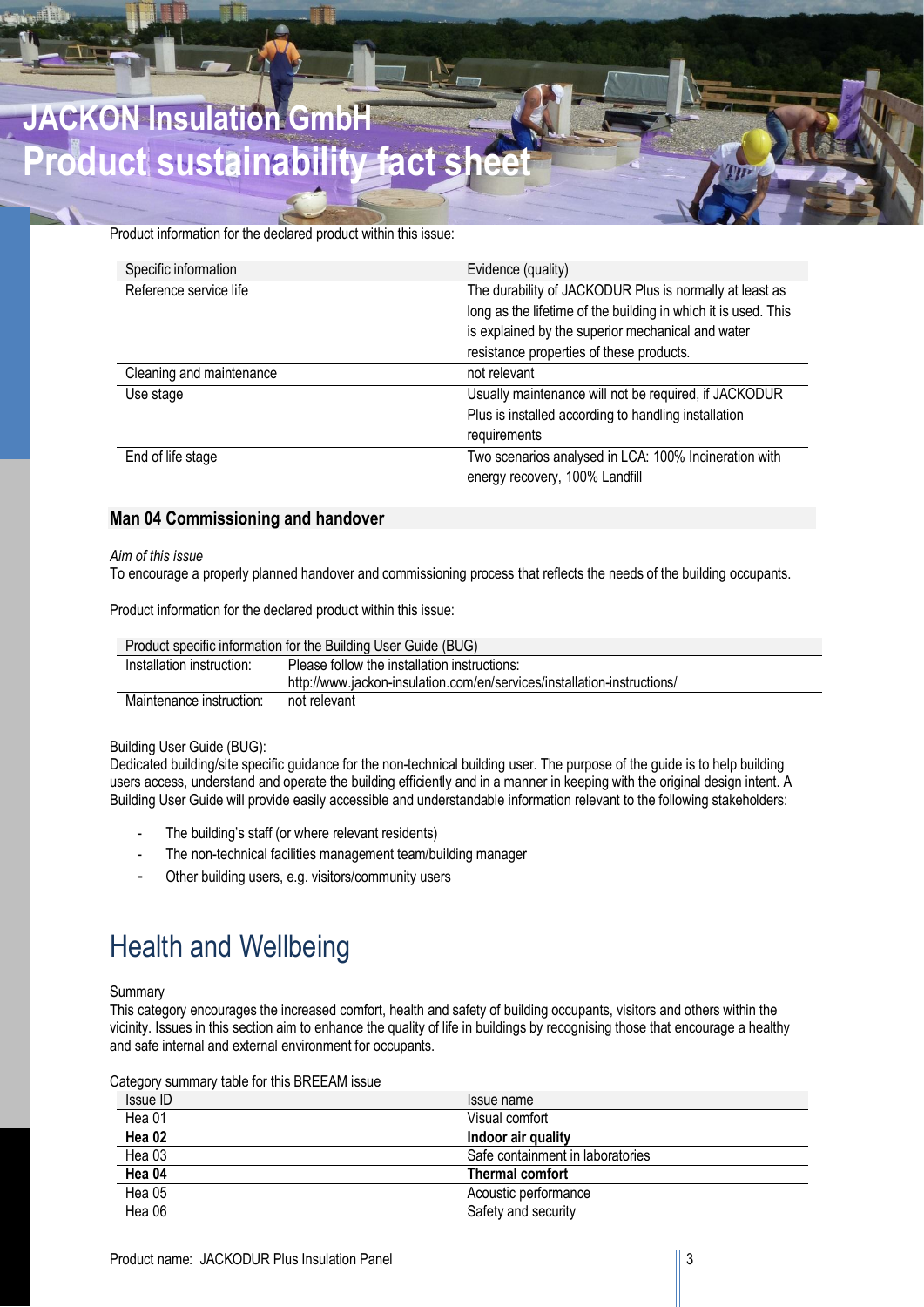

# **Hea 02 Indoor air quality**

### *Aim of this issue*

To recognise and encourage a healthy internal environment through the specification and installation of appropriate ventilation, equipment and finishes.

Product information for the declared product within this issue:

Part: Minimising sources of air pollution

| Specific information    | evidence (quality)              |
|-------------------------|---------------------------------|
| TVOC $(C6 - C16)$       | $0 \mu q/m^3$                   |
| Sum SVOC (C16 – C22)    | $0 \mu g/m3$                    |
| VOC (without NIK)       | $0 \text{ u}$ a/m $3 \text{ u}$ |
| Carcinogenic Substances | Not detected                    |

JACKODUR Plus can be used indoor however it is generally not exposed to the indoor air but covered by a finishing element or system. The emissions of JACKODUR Plus have been tested by TÜV Rheinland, Germany in March 2015, Test report No. 21230643001. The emission testing meets the requirements of the AgBB/DIBt method. JACKODUR Plus complies with the requirements of DIBt (October 2008) and AgBB (May 2010) for the use in the indoor environment.

# **Hea 04 Thermal comfort**

### *Aim of this issue*

To ensure that appropriate thermal comfort levels are achieved through design, and controls are selected to maintain a thermally comfortable environment for occupants within the building.

Product information for the declared product within this issue:

| Specific information        | Value and evidence (quality) |
|-----------------------------|------------------------------|
| Thermal conductivity (W/mK) | $0,027$ W/(mK)               |
|                             |                              |

# **Energy**

Summary

This category encourages the specification and design of energy efficient building solutions, systems and equipment that support the sustainable use of energy in the building and sustainable management in the building's operation. Issues in this section assess measures to improve the inherent energy efficiency of the building, encourage the reduction of carbon emissions and support efficient management throughout the operational phase of the building's life.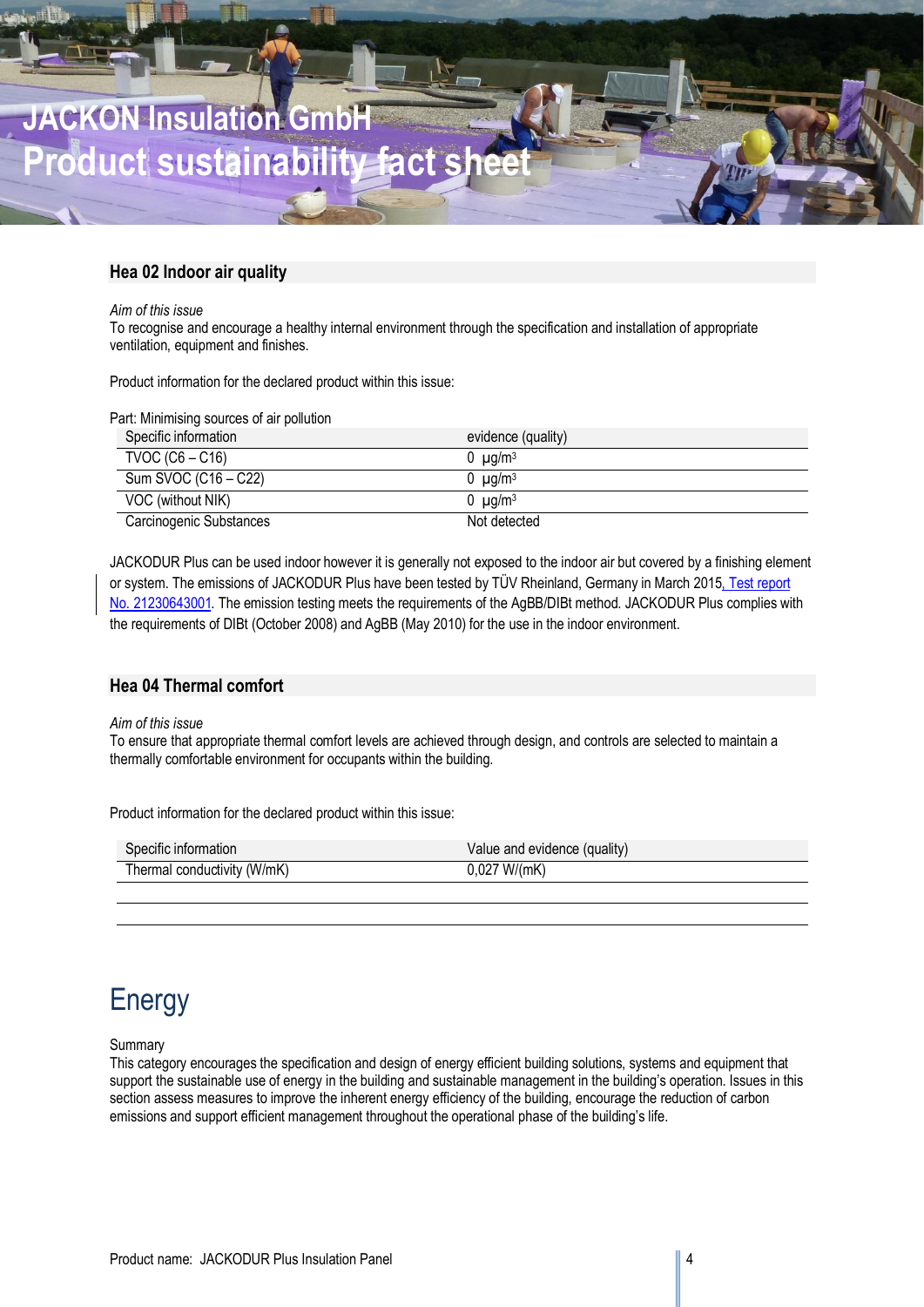

Category summary table for this BREEAM issue

| Issue ID          | Issue name                                   |
|-------------------|----------------------------------------------|
| Ene <sub>01</sub> | Reduction of energy use and carbon emissions |
| Ene 02            | Energy monitoring                            |
| Ene <sub>03</sub> | <b>External lighting</b>                     |
| Ene 04            | Low carbon design                            |
| Ene 05            | Energy efficient cold storage                |
| Ene 06            | Energy efficient transportation systems      |
| Ene 07            | Energy efficient laboratory systems          |
| Ene 08            | Energy efficient equipment                   |

# **Ene 01 Reduction of energy use and carbon emissions**

*Aim of this issue*

To recognise and encourage buildings designed to minimise operational energy demand, primary energy consumption and CO2 emissions.

See chapter HEA 04 for more information.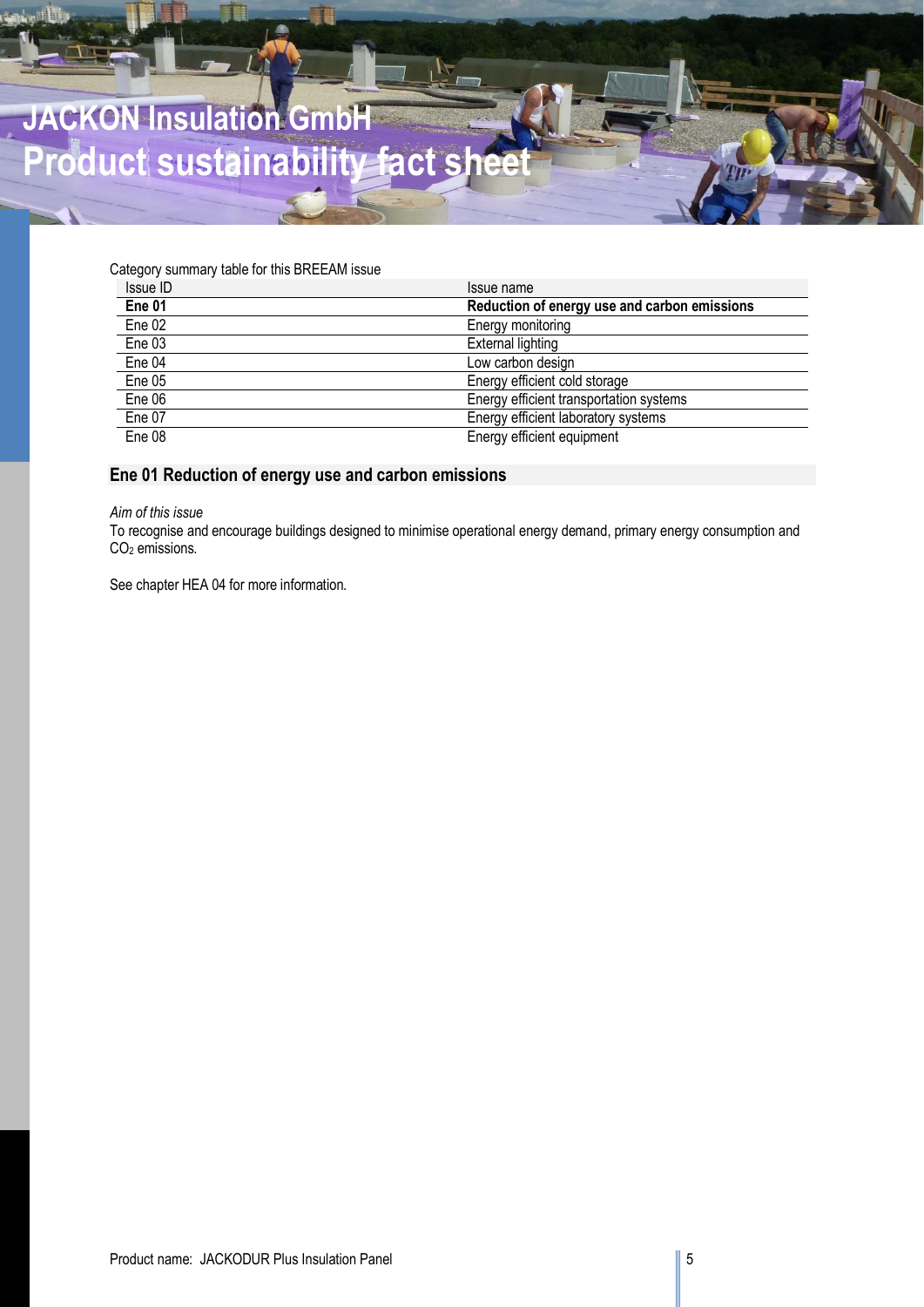

# **Materials**

### **Summary**

This category encourages steps taken to reduce the impact of construction materials through design, construction, maintenance and repair. Issues in this section focus on the procurement of materials that are sourced in a responsible way and have a low embodied impact over their life including extraction, processing and manufacture and recycling.

### Category summary table for this BREEAM issue

| Issue ID      | Issue name                               |
|---------------|------------------------------------------|
| Mat 01        | Life cycle impacts                       |
| Mat 02        | Hard landscaping and boundary protection |
| Mat 03        | Responsible sourcing of materials        |
| Mat 04        | Insulation                               |
| <b>Mat 05</b> | Designing for durability and resilience  |
| <b>Mat 06</b> | Material efficiency                      |

# **Mat 01 Life cycle impacts**

Aim of this issue

To recognise and encourage the use of construction materials with a low environmental impact (including embodied carbon) over the full life cycle of the building.

Product information for the declared product within this issue:

| Description                      | Value                                                                          |
|----------------------------------|--------------------------------------------------------------------------------|
| "Product specific" environmental | YES: Environmental product declaration (EPD) "JACKODUR Plus" (EPD-JAI-         |
| profile certification available? | 20150249-IBC1-EN)                                                              |
| Link to the EPD:                 | http://construction-environment.com/hp11212/EPD-Overview.htm                   |
|                                  | $\rightarrow$ search for product Jackodur plus                                 |
| Third party verification:        | <b>YES</b>                                                                     |
| <b>EPD Program Operator</b>      | Institute Construction and Environment (IBU - Institut Bauen und Umwelt e.V.), |
|                                  | Berlin, Germany; www.construction-environment.com                              |
| Author of the LCA:               | thinkstep AG                                                                   |
|                                  | Hauptstraße 111-113, 70771 Leinfelden-Echterdingen, Germany                    |
| Used software and databases:     | GaBi software-system and databases, LBP, University of Stuttgart and thinkstep |
|                                  | AG, Leinfelden-Echterdingen, 2014 (http://documentation.gabi-software.com/)    |
| System boundaries                | cradle-to-gate with options (A1-A3, A4, C2, C4, D)                             |
| Declared unit                    | 1 m <sup>2</sup> , thickness of 100 mm $(3.84 \text{ kg/m}^2)$                 |
|                                  |                                                                                |
| <b>PCR</b>                       | PCR - Part B: Requirements on the EPD for Insulating materials made of foam    |
|                                  | plastics, Institut Bauen und Umwelt e.V., version 1.6, 2014-07-30              |

# **Results of the LCA – ENVIRONMENTAL IMPACTS:**

The following tables display the environmental relevant results according to /EN 15804/ for 1 m<sup>2</sup> XPS board. The two EoL scenarios are represented in modules C4 and D. C4/1 and D1 reflect the landfilling of XPS, C4/2 and D2 shows the environmental results in case of thermal treatment of XPS-boards.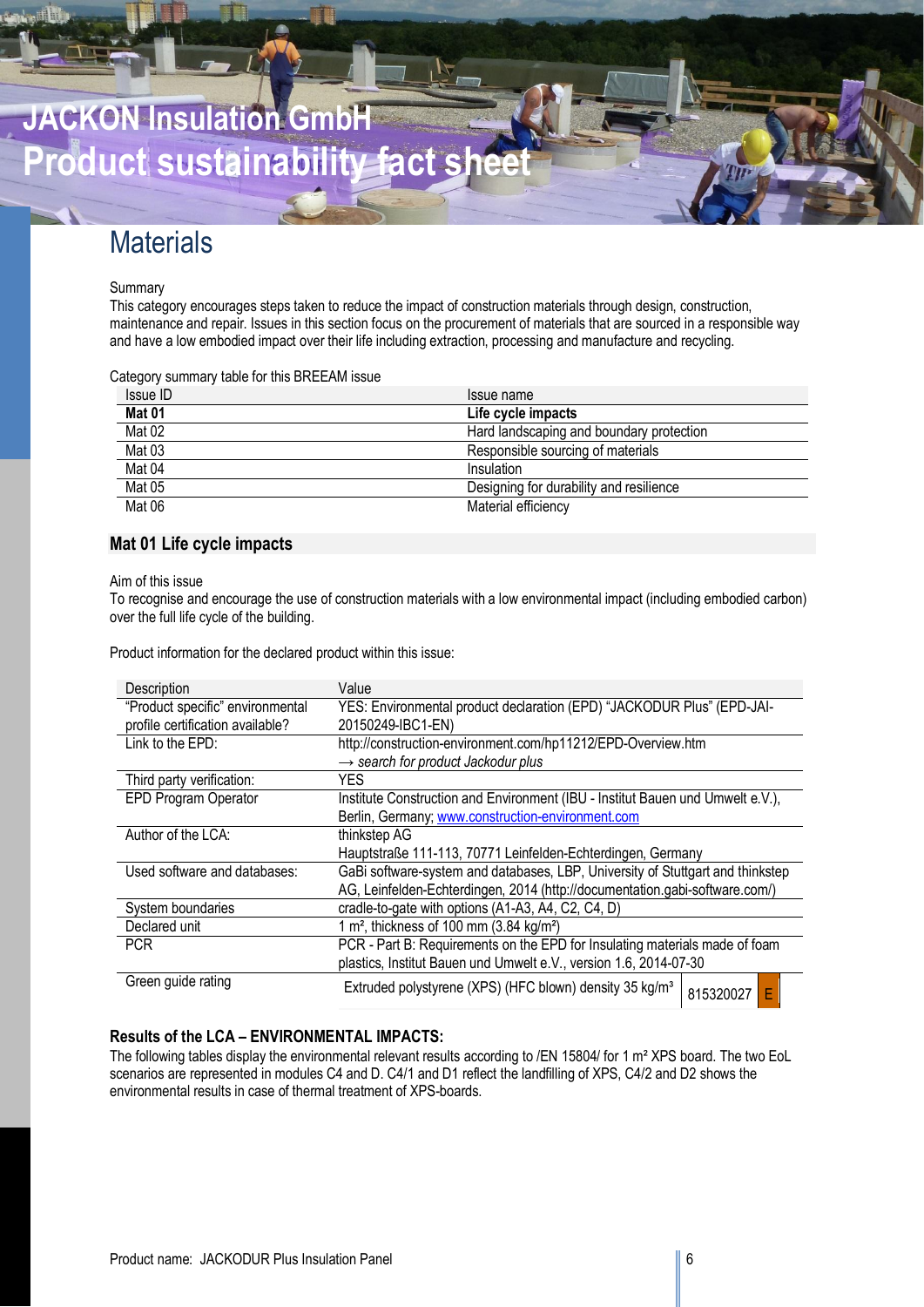# **JACKON Insulation GmbH Product sustainability fact so**

|                                                          | $A1-A3$                        | A4-A5                                                                                                                              |                | $C1-C4$           |             |                | D                                                           |
|----------------------------------------------------------|--------------------------------|------------------------------------------------------------------------------------------------------------------------------------|----------------|-------------------|-------------|----------------|-------------------------------------------------------------|
| Declared life cycle<br>stages (standard<br>DIN EN 15804) | <b>PRODUCT</b><br><b>STAGE</b> | <b>CONSTRUCTION</b><br>PROCESS STAGE                                                                                               |                | END OF LIFE STAGE |             |                | BENEFITS AND LOADS<br>BEYOND THE SYSTEM<br><b>BOUNDARYS</b> |
|                                                          | $A1-A3$                        | A4                                                                                                                                 | C <sub>2</sub> | C4/1              | C4/2        | D <sub>1</sub> | D <sub>2</sub>                                              |
| GWP [kg CO2-eq.]                                         | 13.00                          | 0.65                                                                                                                               | 0.09           | 0.28              | 12.70       | 0.00           | $-6.07$                                                     |
| ODP [kg CFC11-eq.]                                       | 6.34E-7                        | 2.65E-12                                                                                                                           | $3.32E - 13$   | 1.19E-11          | 3.32E-11    | $0.00E + 0$    | $-2.07E-9$                                                  |
| $AP$ [kg $SO2$ - eq.]                                    | 8.63E-2                        | 1.80E-3                                                                                                                            | 2.64E-4        | 8.13E-4           | 7.80E-4     | $0.00E + 0$    | $-1.61E-2$                                                  |
| EP $\left[\log PO_4^3 - eq.\right]$                      | 4.48E-3                        | 4.46E-4                                                                                                                            | 6.57E-5        | 7.57F-4           | 1.55E-4     | $0.00E + 0$    | $-1.09E - 3$                                                |
| POCP [kg ethene eq.]                                     | $1.01E-2$                      | $-5.20E - 4$                                                                                                                       | $-7.65E - 5$   | $1.01E - 4$       | $9.22E - 5$ | $0.00E + 0$    | $-1.32E-3$                                                  |
| ADPE [kg Sb eq.]                                         | $2.33E-5$                      | $2.53E-8$                                                                                                                          | $3.72F-9$      | 5.37E-8           | 1.71E-7     | $0.00E + 0$    | $-6.10E - 7$                                                |
| ADPF [MJ]                                                | 339.00                         | 8.87                                                                                                                               | 1.31           | 4.00              | 1.40        | 0.00           | $-85.20$                                                    |
|                                                          |                                | $GWP = Global$ warming potential; ODP = Depletion potential of the stratospheric ozone layer; AP = Acidification potential of land |                |                   |             |                |                                                             |
| Caption                                                  |                                | and water; EP = Eutrophication potential; POCP = Formation potential of tropospheric ozone photochemical oxidants; ADPE =          |                |                   |             |                |                                                             |

and water; EP = Eutrophication potential; POCP = Formation potential of tropospheric ozone photochemical oxidants; ADPE = Abiotic depletion potential for non-fossil resources; ADPF = Abiotic depletion potential for fossil resources

# **Results of the LCA – RESOURCE USE:**

Caption

|                                                          | $A1-A3$        | $A4 - A5$            |                | С                        |         | D                                            |                |
|----------------------------------------------------------|----------------|----------------------|----------------|--------------------------|---------|----------------------------------------------|----------------|
|                                                          | <b>PRODUCT</b> | <b>CONSTRUCTION</b>  |                | <b>END OF LIFE STAGE</b> |         | BENEFITS AND LOADS                           |                |
| Declared life cycle<br>stages (standard<br>DIN EN 15804) | <b>STAGE</b>   | <b>PROCESS STAGE</b> |                |                          |         | <b>BEYOND THE SYSTEM</b><br><b>BOUNDARYS</b> |                |
|                                                          | $A1 - A3$      | A <sub>4</sub>       | C <sub>2</sub> | C4/1                     | C4/2    | D1                                           | D <sub>2</sub> |
| PE total [MJ]                                            | 369.20         | 9.40                 | 1.38           | 4.42                     | 1.79    | 0.00                                         | $-114.40$      |
| PERE [MJ]                                                | 12.20          |                      |                |                          |         |                                              |                |
| PERM [MJ]                                                | 0.00           |                      |                |                          |         |                                              |                |
| PERT [MJ]                                                | 12.20          | 0.50                 | 0.07           | 0.24                     | 0.16    | 0.00                                         | $-10.40$       |
| PENRE [MJ]                                               | 203.00         |                      |                |                          |         |                                              |                |
| PENRM [MJ]                                               | 154.00         |                      |                |                          |         |                                              |                |
| <b>PENRT [MJ]</b>                                        | 357.00         | 8.90                 | 1.31           | 4.18                     | 1.63    | 0.00                                         | $-104.00$      |
| SM [kg]                                                  | 0.00           | 0.00                 | 0.00           | 0.00                     | 0.00    | 0.00                                         | 0.00           |
| RSF [MJ]                                                 | 0.00           | 0.00                 | 0.00           | 0.00                     | 0.00    | 0.00                                         | 0.00           |
| NRSF [MJ]                                                | 0.00           | 0.00                 | 0.00           | 0.00                     | 0.00    | 0.00                                         | 0.00           |
| FW [m <sup>3</sup> ]                                     | 5.44E-2        | 8.72E-4              | 1.28E-4        | 1.15E-5                  | 2.46E-2 | $0.00E + 0$                                  | $-2.10E-2$     |

PE total = Total use of primary energy resources (=PERT+PENRT); PERE = Use of renewable primary energy excluding renewable primary energy resources used as raw materials; PERM = Use of renewable primary energy resources used as raw materials; **PERT** = Total use of renewable primary energy resources; PENRE = Use of nonrenewable primary energy excluding non-renewable primary energy resources used as raw materials; PENRM = Use of non-renewable primary energy resources used as raw materials; **PENRT** = Total use of non-renewable primary energy resources; SM = Use of secondary material; RSF = Use of renewable secondary fuels; NRSF = Use of nonrenewable secondary fuels; FW = Use of net fresh water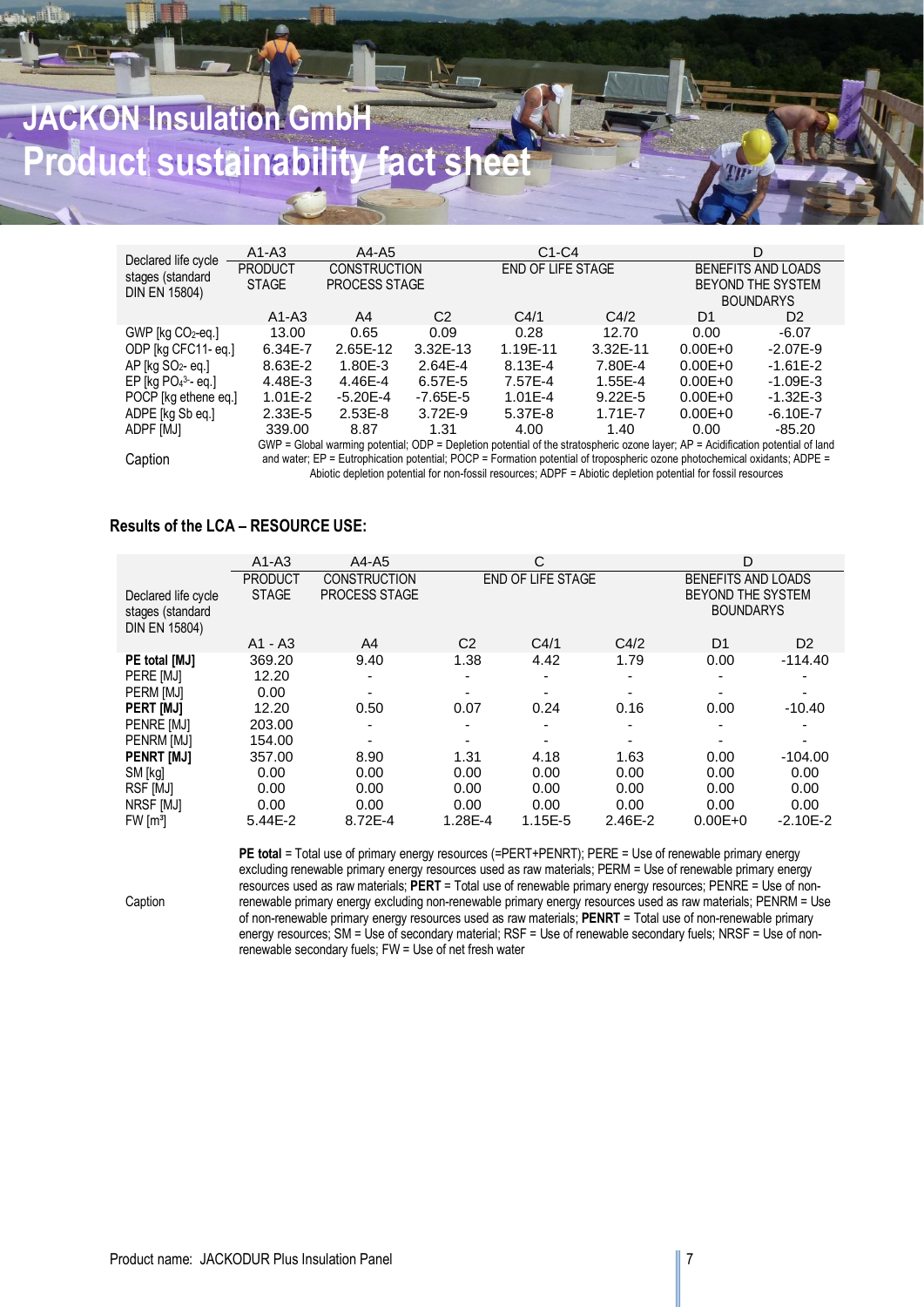# **ACKON Insulation Gmb Product sustainability fact**

# **Results of the LCA – OUTPUT FLOWS AND WASTE CATEGORIES:**

|                                                          | $A1-A3$                                                                                                                                                                                                                                               | $A4 - A5$                            |                | С                        |         |             | D                                                                         |
|----------------------------------------------------------|-------------------------------------------------------------------------------------------------------------------------------------------------------------------------------------------------------------------------------------------------------|--------------------------------------|----------------|--------------------------|---------|-------------|---------------------------------------------------------------------------|
| Declared life cycle<br>stages (standard<br>DIN EN 15804) | <b>PRODUCT</b><br><b>STAGE</b>                                                                                                                                                                                                                        | <b>CONSTRUCTION</b><br>PROCESS STAGE |                | <b>END OF LIFE STAGE</b> |         |             | <b>BENEFITS AND LOADS</b><br><b>BEYOND THE SYSTEM</b><br><b>BOUNDARYS</b> |
|                                                          | $A1-A3$                                                                                                                                                                                                                                               | A4                                   | C <sub>2</sub> | C4/1                     | C4/2    | D1          | D <sub>2</sub>                                                            |
| HWD [kg]                                                 | 3.56E-5                                                                                                                                                                                                                                               | $4.22E - 6$                          | $6.22E - 7$    | 7.81E-7                  | 5.00E-6 | $0.00E + 0$ | $-2.98E - 5$                                                              |
| NHWD [kg]                                                | 5.49E-2                                                                                                                                                                                                                                               | $1.27E-3$                            | 1.86E-4        | $3.83E + 0$              | 8.79E-2 | $0.00E + 0$ | $-3.09E - 2$                                                              |
| RWD [kg]                                                 | 5.76E-3                                                                                                                                                                                                                                               | $1.22E - 5$                          | 1.79E-6        | 6.87E-5                  | 9.48E-5 | $0.00E + 0$ | $-7.41E-3$                                                                |
| CRU [kg]                                                 | 0.00                                                                                                                                                                                                                                                  | 0.00                                 | 0.00           | 0.00                     | 0.00    |             |                                                                           |
| MFR [kg]                                                 | 0.00                                                                                                                                                                                                                                                  | 0.00                                 | 0.00           | 0.00                     | 0.00    |             |                                                                           |
| MER [kg]                                                 | 0.00                                                                                                                                                                                                                                                  | 0.00                                 | 0.00           | 0.00                     | 0.00    |             |                                                                           |
| EEE [MJ]                                                 | 0.00                                                                                                                                                                                                                                                  | 0.00                                 | 0.00           | 0.00                     | 0.00    | 0.00        | 20.50                                                                     |
| EET [MJ]                                                 | 0.00                                                                                                                                                                                                                                                  | 0.00                                 | 0.00           | 0.00                     | 0.00    | 0.00        | 49.00                                                                     |
| Caption                                                  | HWD = Hazardous waste disposed; NHWD = Non-hazardous waste disposed; RWD = Radioactive waste disposed;<br>CRU = Components for re-use; MFR = Materials for recycling; MER = Materials for energy recovery; EE = Exported<br>energy per energy carrier |                                      |                |                          |         |             |                                                                           |

# **Mat 03 Responsible sourcing of materials**

### *Aim of this issue*

To recognise and encourage the specification and procurement of responsibly sourced materials for key building elements.

Product information for the declared product within this issue:

| Responsible Sourcing Certification Scheme | Certification level / scope                               |
|-------------------------------------------|-----------------------------------------------------------|
| EN ISO 14001                              | http://www.jackon-insulation.com/services/iso-zertifikat/ |

# **Responsible sourcing certification scheme point scores**

A graded scale to reflect the rigour of the certification scheme used to demonstrate responsible sourcing, forming the basis for awarding credits in the BREEAM issue Mat 03. Refer to Guidance Note (TBC) available in the Resources section of the BREAM website for an upto-date table of responsible sourcing certification schemes recognised by BRE Global Ltd for the purposes of a BREEAM assessment.

Detailed information Mat 03 Responsible sourcing of materials and http://www.breeam.org/page.jsp?id=617

# **Mat 04 Insulation**

### *Aim of this issue*

To recognise and encourage the use of thermal insulation which has a low embodied environmental impact relative to its thermal properties

Product information for the declared product within this issue:

| <b>Description</b>          | Value                                                  | Test Standard / Link |
|-----------------------------|--------------------------------------------------------|----------------------|
| Thermal conductivity (W/mK) | 0.027 W/(mK)                                           |                      |
| Green Guide rating          | see above (Mat 01)                                     |                      |
| EPD available?              | ves                                                    |                      |
| EPD No.                     | EPD-JAI-20150249-IBC1-EN                               |                      |
| Program operator            | Institute Construction and Environment (IBU - Institut |                      |
|                             | Bauen und Umwelt e.V.), Berlin, Germany;               |                      |
|                             | www.construction-environment.com                       |                      |